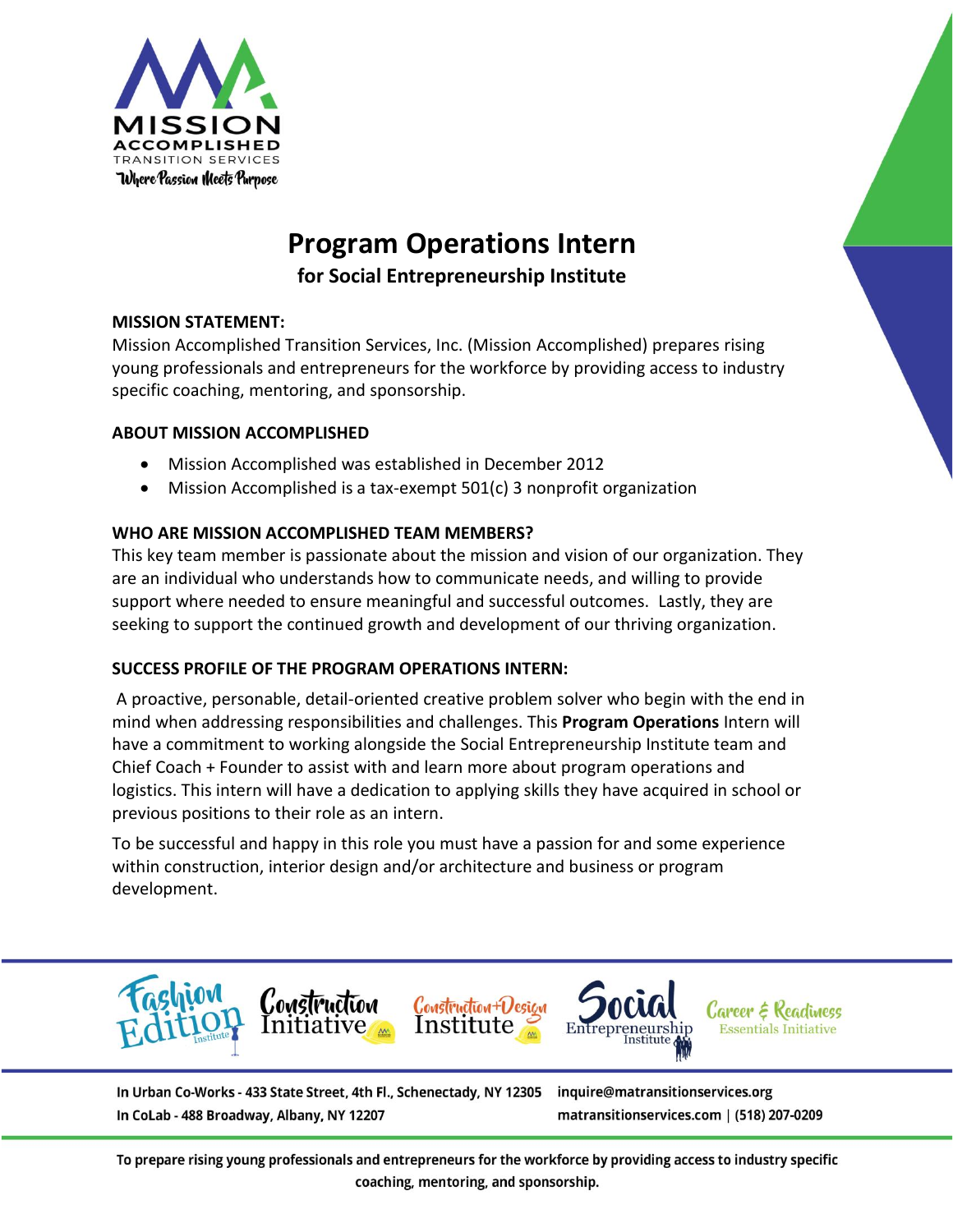

#### **RESPONSIBILITIES:**

Through the below responsibilities you will gain a better understanding of the role that operations play in a community based organization setting, and be better prepared to work in operations and logistics roles, both in the community based sector and beyond.

#### **RESEARCH:**

- Support the research and implementation of new technologies, systems and communication strategies
- Assist in the research of employment and business opportunities for students enrolled in our programs
- Conduct financial, program and operational research and reports

## **STUDENT RECRUITMENT AND SELECTION:**

- Provide support with student recruitment efforts, including research, direct outreach, and data tracking/analysis
- Manage external email accounts and communicate directly with potential applicants
- Support in-depth user testing for our fellowship application database

## **GENERAL PROGRAM SUPPORT:**

- Edit and compile materials for students
- Anticipate and assist with the ordering of goods and services
- Participate in other projects and tasks as needed

## **PROFESSIONAL EXPERIENCE + SKILLS:**

The ideal candidate will possess most of the following and be interested in and capable of quickly learning those skills and perspectives not currently in their knowledge and experience base. This position requires 2+ years' experience with the position responsibilities and a passion for social justice, construction, business development and improving the professional lives of young professionals and entrepreneurs.

- Excellent attention to detail and organizational skills
- Research skills, including ability to find relevant information and summarize it clearly and succinctly
- Exceptional critical thinking skills with a knack for sustaining and/or improving systems



In Urban Co-Works - 433 State Street, 4th Fl., Schenectady, NY 12305 In CoLab - 488 Broadway, Albany, NY 12207

inquire@matransitionservices.org matransitionservices.com | (518) 207-0209

To prepare rising young professionals and entrepreneurs for the workforce by providing access to industry specific coaching, mentoring, and sponsorship.